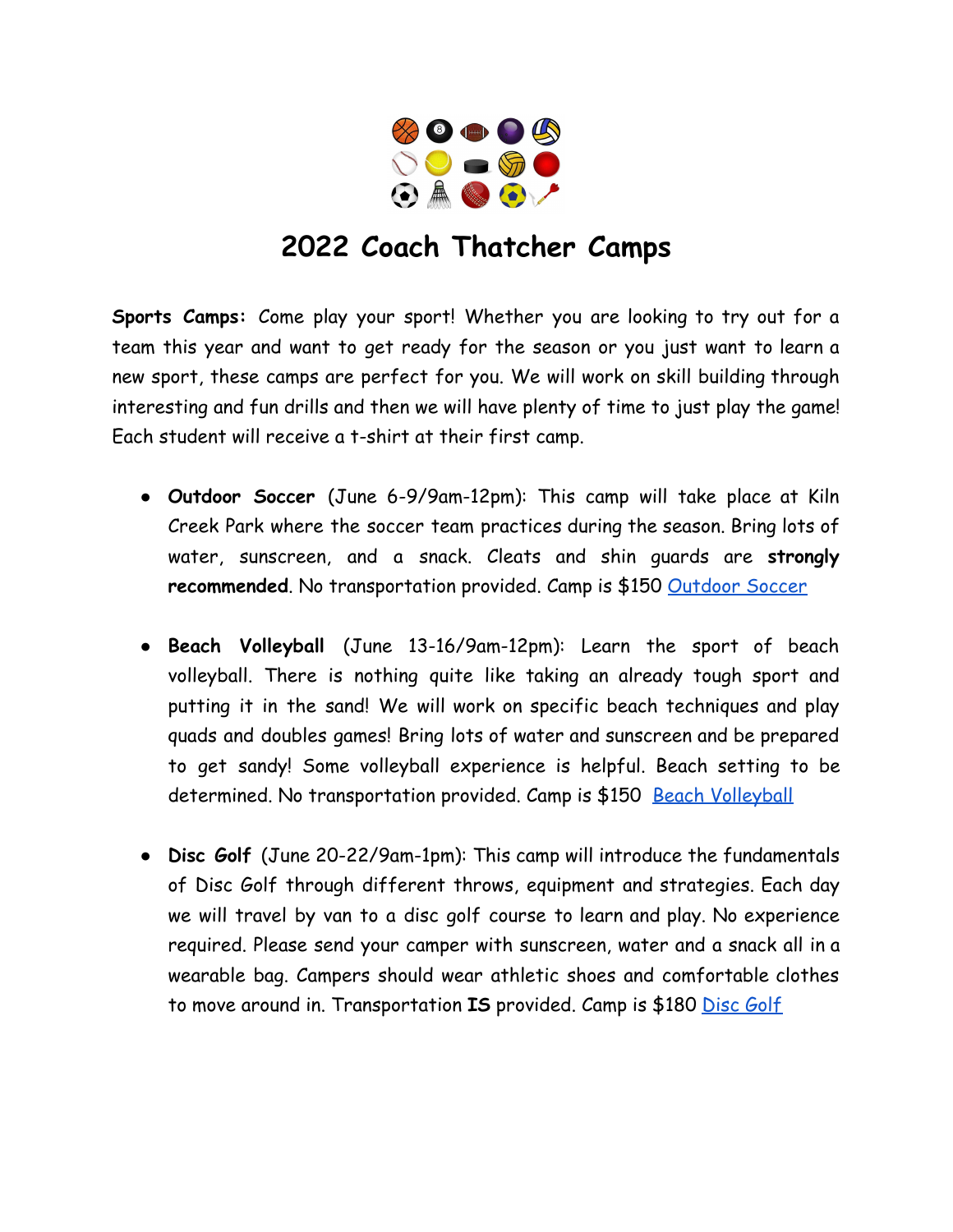- **Basketball** (June 27-30/9am-12pm): It's never too early to prepare for basketball season! Come shoot, learn drills and strategies, and most importantly…..play basketball! Camp will be held in the Trinity gym. Please bring a water bottle and snack and wear athletic clothes and shoes. Camp is \$150 [Basketball](https://docs.google.com/forms/d/11XdxUBojGJbeSzpXEGvRWMJiDljCBGt9rxBYrp3iv2w/edit)
- **Open Gym I** (July 11-14/9am-12pm): Let's get moving by playing all the games you love from PE! As a group we will choose the games we want to play for the day and get to playing! We will play games such as, capture the flag, handball, yard games and more. Camp will be in the gym everyday, wear athletic clothes and shoes and bring a water bottle and a snack. Camp is \$120 [Open Gym I](https://docs.google.com/forms/d/1HLZprrW4KqP-MxnldoYnzkjiBVbYtf_xwCNoCtQEv84/edit)
- **Indoor Soccer** (July 18-21/9am-12pm): Indoor soccer requires less equipment and players while still accomplishing skill training. Send your camper with a water bottle and snack and athletic clothes and shoes. Camp will take place at the Trinity gym. Camp is \$150 <u>Indoor [Soccer](https://docs.google.com/forms/d/1xEI_s7Pro-yT-NaBGiwcV4V-tQJDY5YiKwPvYcAokkU/edit)</u>
- **Open Gym II** (August 1-4/9am-12pm): Let's get moving by playing all the games you love from PE! As a group we will choose the games we want to play for the day and get to playing! We will play games such as, capture the flag, handball, yard games and more. Camp will be in the gym everyday, wear athletic clothes and shoes and bring a water bottle and a snack. Camp is \$120 [Open Gym II](https://docs.google.com/forms/d/167QJEeoEn0y1G3Ra8m1phJxWZ59nLS_4b332gLdwGss/edit)

**Settlers of Catan** (August 8-10/9am-1pm): Trade. Build. Settle - Learn the ins and outs of the board game, Settlers of Catan. This camp will teach you to guide your settlers to victory by trading and cunning development. Camp is offered to rising 5th through 8th grade. Please send your camper with a snack and drink. Camp is \$120 [Settlers of Catan](https://docs.google.com/forms/d/1l9g_nipFPk8TDT9zFi7HKGssExZZrrcezsBqlNfv1Us/edit)